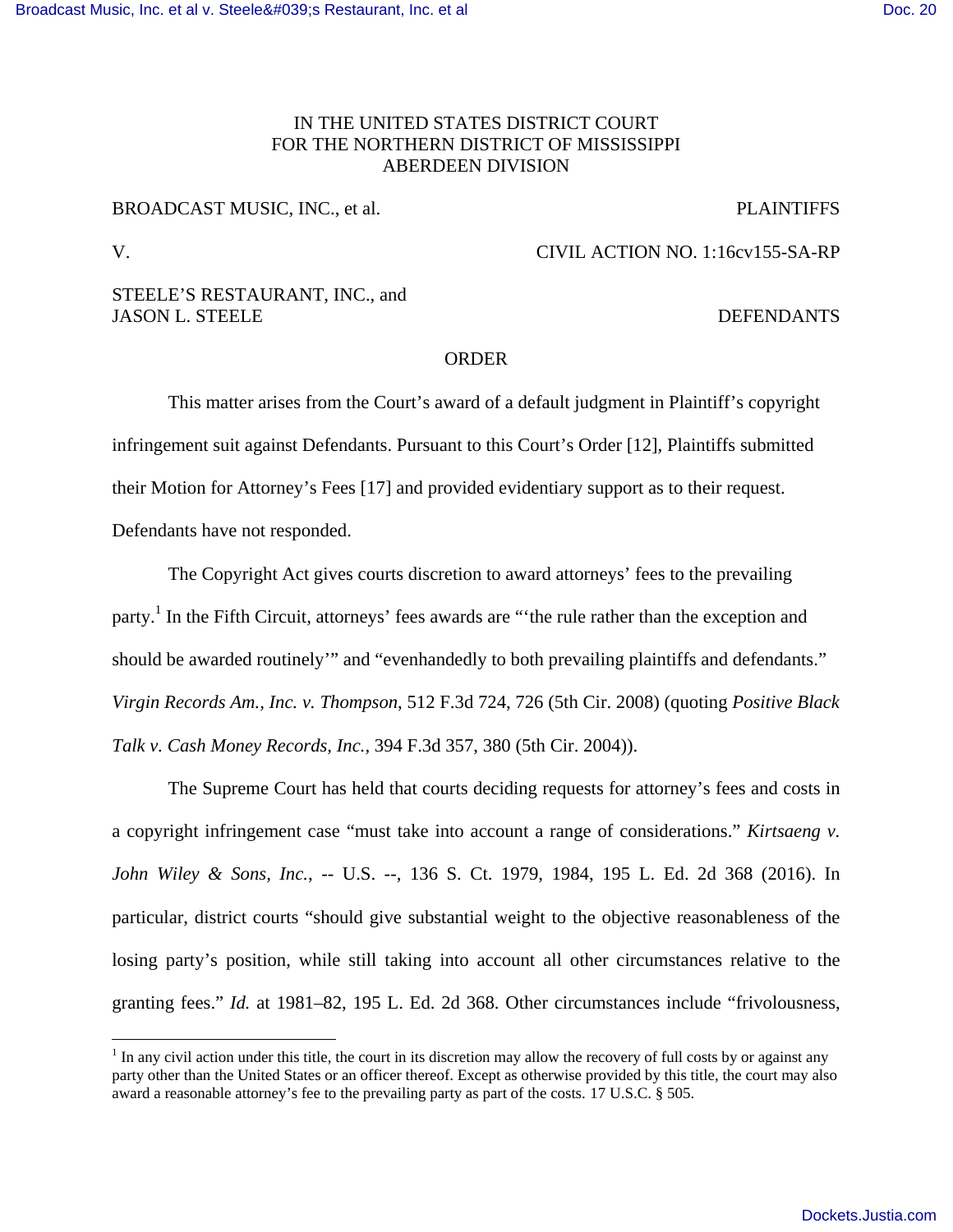motivation, objective unreasonableness[,] and the need in particular circumstances to advance considerations of compensation and deterrence." *Id.* at 1985, 195 L. Ed. 2d 368 (quoting *Fogerty v. Fantasy, Inc*., 510 U.S. 517, 535, 114 S. Ct. 1023, 127 L. Ed. 2d 455 (1994)).

If the court determines that the prevailing party is to receive fees, the court must calculate a "lodestar:" the reasonable number of hours expended on successful claims multiplied by a reasonable hourly rate. *Hensley v. Eckerhart,* 461 U.S. 424, 433, 103 S. Ct. 1933, 76 L. Ed. 2d 40 (1983) (cited with approval in *Fogerty*, 510 U.S. at 534, 114 S. Ct. 1023, as relevant to awarding attorneys' fees in copyright cases); *see also Bridgmon v. Array Sys. Corp.*, 325 F.3d 572, 578 (5th Cir. 2003).

Plaintiffs seek \$8,000.00 in costs and attorney's fees. They support the reasonableness of this request with submitted invoices from their Counsel. The specific tasks accomplished by Plaintiff's attorney are outlined and multiplied by an hourly rate of \$200.00 per hour. As Counsel for Plaintiffs spent 56.8 hours completing legal research, preparing memos, drafting letters and reviewing court documents, his total professional billing amounts to \$11,360.00. Furthermore, the invoice shows that Plaintiff's Counsel or his firm incurred costs in the amount of \$456.00. The Court finds no frivolity, improper motivation, or objective unreasonableness in the submitted invoice. Furthermore, the Court finds the lodestar used to be reasonable, considering that Counselor Smith has diligently worked to obtain relief on behalf of his client. Therefore, the Court finds the requested fees are reasonable.

### *Conclusion*

 Plaintiff's motion is well supported by the evidence and the Court finds the lodestar to be reasonable. Therefore, Plaintiff's Motion for Attorney's Fees is GRANTED. As there are no further pending issues on docket in this matter, this case is CLOSED.